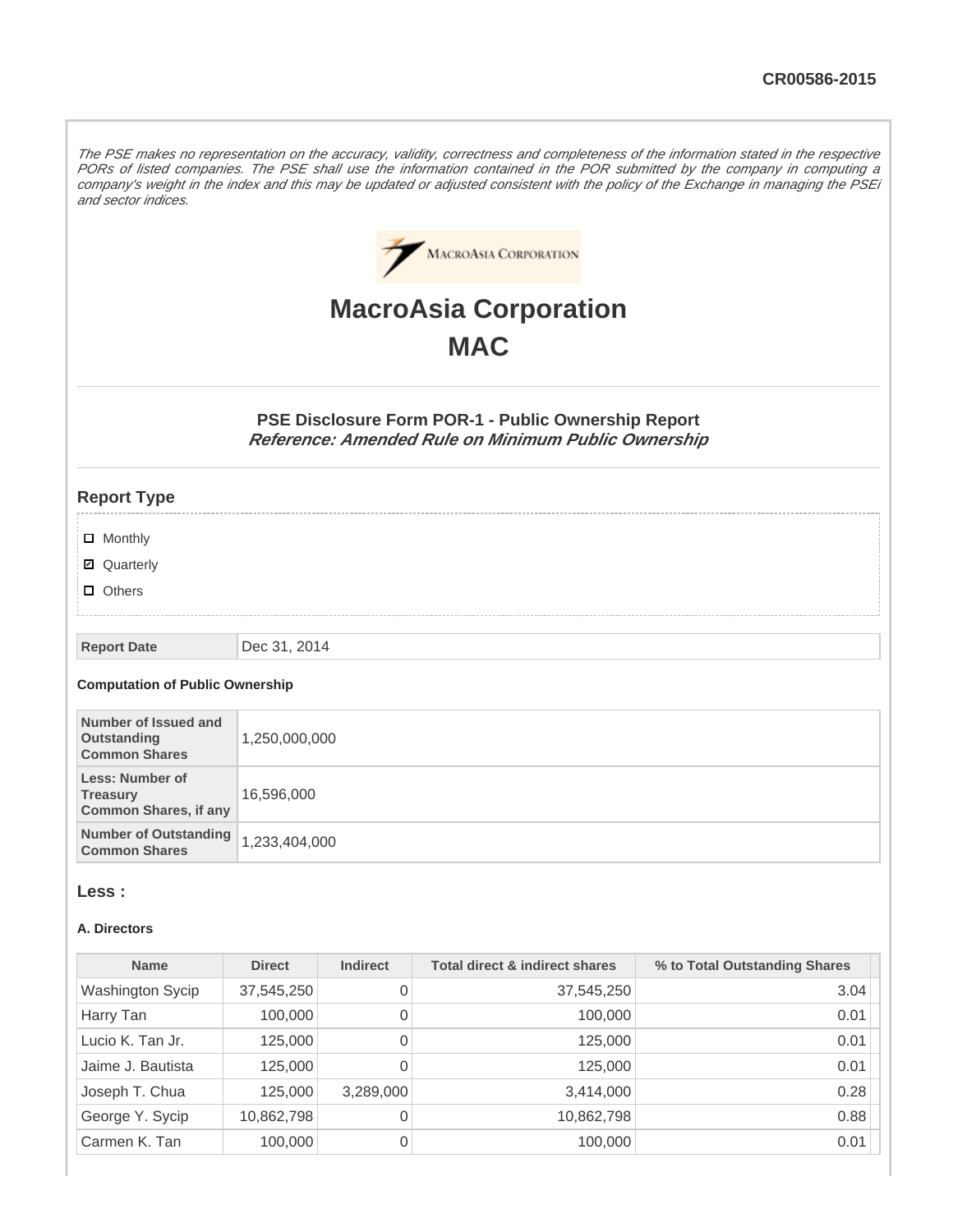| Johnip Cua |            | 10,000,000 | 10,000,000 | 0.81 |
|------------|------------|------------|------------|------|
| Ben C. Tiu | 100.000    |            | 100,000    | 0.01 |
|            | 49,083,048 | 13,289,000 | 62,372,048 | 5.06 |

# **B. Officers**

| <b>Name</b>               | <b>Direct</b> | <b>Indirect</b> | Total direct & indirect shares | % to Total Outstanding Shares |
|---------------------------|---------------|-----------------|--------------------------------|-------------------------------|
| Florentino M. Herrera III |               | 5.598.952       | 5.598.952                      | 0.45                          |
|                           |               | 5.598.952       | 5,598,952                      | 0.45                          |

# **C. Principal/Substantial Stockholders**

| <b>Name</b> | <b>Direct</b> | <b>Indirect</b> | Total direct & indirect shares | % to Total Outstanding Shares |  |
|-------------|---------------|-----------------|--------------------------------|-------------------------------|--|
|             |               |                 |                                |                               |  |
|             |               |                 |                                |                               |  |

# **D. Affiliates**

| <b>Name</b>                          | <b>Direct</b> |                     |             | Indirect Total direct & indirect shares % to Total Outstanding Shares |
|--------------------------------------|---------------|---------------------|-------------|-----------------------------------------------------------------------|
| Baguio Gold Holdings Corp.           | 88,000,000    | 0                   | 88,000,000  | 7.13                                                                  |
| Conway Equities, Inc,                | 85,110,000    | 0                   | 85,110,000  | 6.9                                                                   |
| Solar Holdings Corp.                 | 59,000,000    | $\overline{0}$      | 59,000,000  | 4.78                                                                  |
| Pan Asia Securities Corp.            | 55,000,000    | 0                   | 55,000,000  | 4.46                                                                  |
| Dragonstar Management Corp           | 53,750,000    | 0                   | 53,750,000  | 4.36                                                                  |
| Profound Holdings, Inc.              | 47,500,000    | 0                   | 47,500,000  | 3.85                                                                  |
| Excel Ventures, Inc                  | 47,405,000    | 0                   | 47,405,000  | 3.84                                                                  |
| <b>Bigearth Equities Corporation</b> | 46,500,000    | 0                   | 46,500,000  | 3.77                                                                  |
| Palomino Ventures, Inc.c             | 28,900,000    | 0                   | 28,900,000  | 2.34                                                                  |
| Primeline Realty, Inc                | 25,000,000    | 0                   | 25,000,000  | 2.03                                                                  |
| Artisan Merchandising Corp           | 25,000,000    | 0                   | 25,000,000  | 2.03                                                                  |
| Golden Path Realty Corporation       | 25,000,000    | $\overline{0}$      | 25,000,000  | 2.03                                                                  |
| Clipper 8 Realty & Development Corp  | 25,000,000    | 0                   | 25,000,000  | 2.03                                                                  |
| Absolute Holdings & Equities, Inc    | 25,000,000    | 0                   | 25,000,000  | 2.03                                                                  |
| Caravan Holdings Corporation         | 25,000,000    | $\mathsf{O}\xspace$ | 25,000,000  | 2.03                                                                  |
| Quality Holdings Inc                 | 25,000,000    | $\mathbf 0$         | 25,000,000  | 2.03                                                                  |
| Sunway Equities inc                  | 22,370,000    | $\overline{0}$      | 22,370,000  | 1.81                                                                  |
| Infinity Equities Incorporated       | 22,000,000    | 0                   | 22,000,000  | 1.78                                                                  |
| <b>Bestview Development Corp</b>     | 22,000,000    | 0                   | 22,000,000  | 1.78                                                                  |
| <b>Basic Options Inc</b>             | 22,000,000    | $\boldsymbol{0}$    | 22,000,000  | 1.78                                                                  |
| Winsor Merchandising Corp            | 22,000,000    | $\mathbf 0$         | 22,000,000  | 1.78                                                                  |
| Prima Equities & Investments Corp    | 22,000,000    | 0                   | 22,000,000  | 1.78                                                                  |
| Legacy Holdings Inc                  | 22,000,000    | 0                   | 22,000,000  | 1.78                                                                  |
| Kinston Realty & Development Corp    | 22,000,000    | 0                   | 22,000,000  | 1.78                                                                  |
| <b>Wonderoad Corporation</b>         | 12,500,000    | $\boldsymbol{0}$    | 12,500,000  | 1.01                                                                  |
|                                      | 875,035,000   | 0                   | 875,035,000 | 70.92                                                                 |

**E. Government**